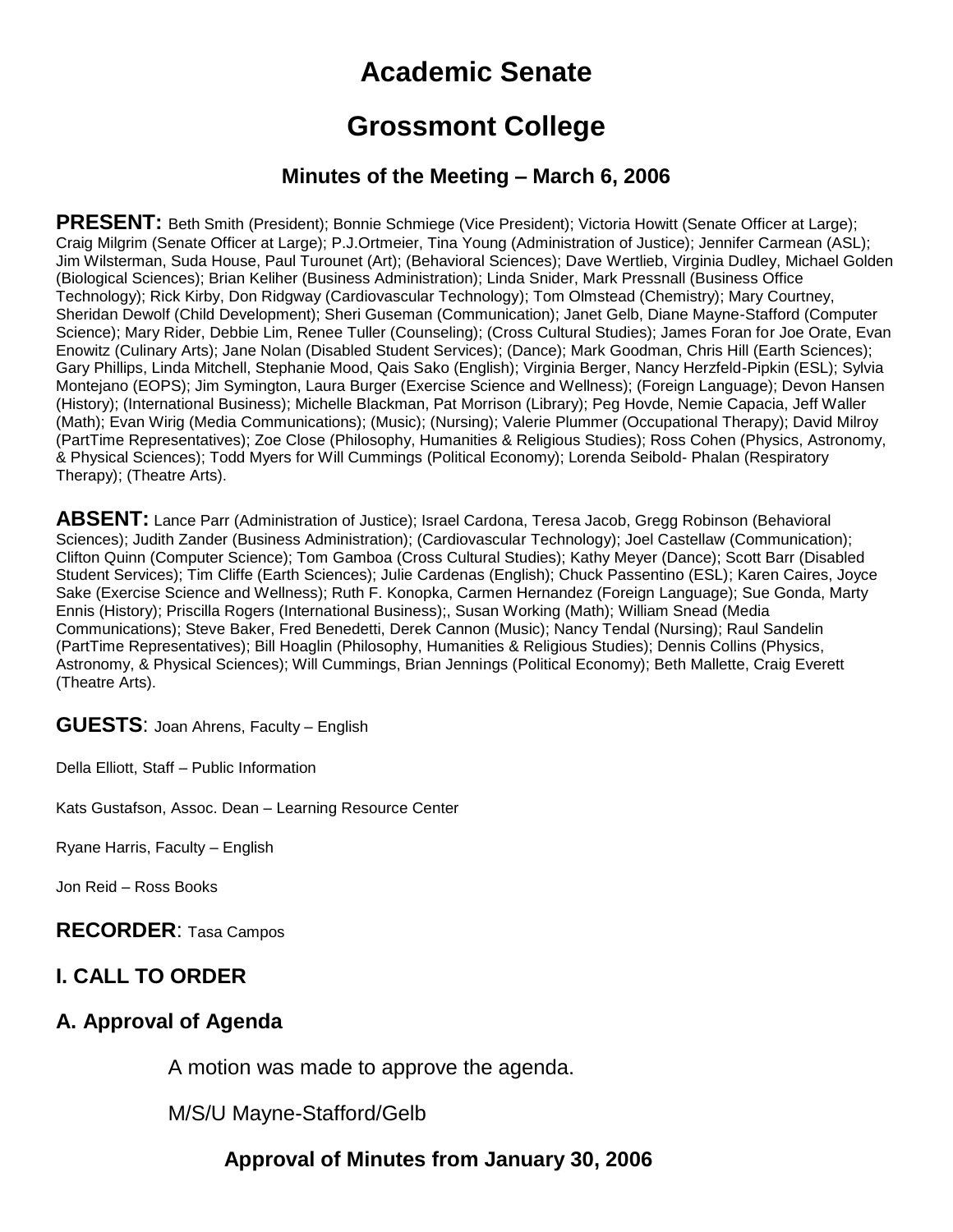A motion was made to approve the minutes from the January 30, 2006 meeting.

M/S/U Wertlieb/Montejano

#### **II. PRESIDENT'S REPORT**

Beth reviewed abstaining during a senate vote.

The hand outs for today's meetings were reviewed.

Beth shared she had met with the Chancellor, Jan Ford, and Deanna Weeks last week. She reviewed the meeting and its discussions. She shared that the request for technical assistance had again been denied by the Chancellor. Sue Jensen and Scott Barr also met with the Chancellor and Deanna Weeks last week, at a separate meeting and would give an update to the Senate. Scott Barr was unable to attend today's meeting.

## **llI. ACTION ITEMS**

## **Faculty to Serve on Committees**

Beth reviewed the following list of faculty to serve on committees that had been brought forward as an information item at the last Academic Senate meeting:

- Laura Burger Curriculum Committee
- Craig Milgrim Planning & Budget Committee
- •□Beth Smith, Co-Chair Accreditation Standard IV
- Cathy Harvey District Task Force Mission

A motion was made to approve the list of faculty.

M/S/U Wertlieb/Gelb

#### **IV. INFORMATION ITEMS**

#### **Status of Transfer**

Bonnie Schmiege distributed two hand outs and gave a Power Point presentation on measuring transfers at Grossmont College. The presentation including information on the following:

Measuring Transfer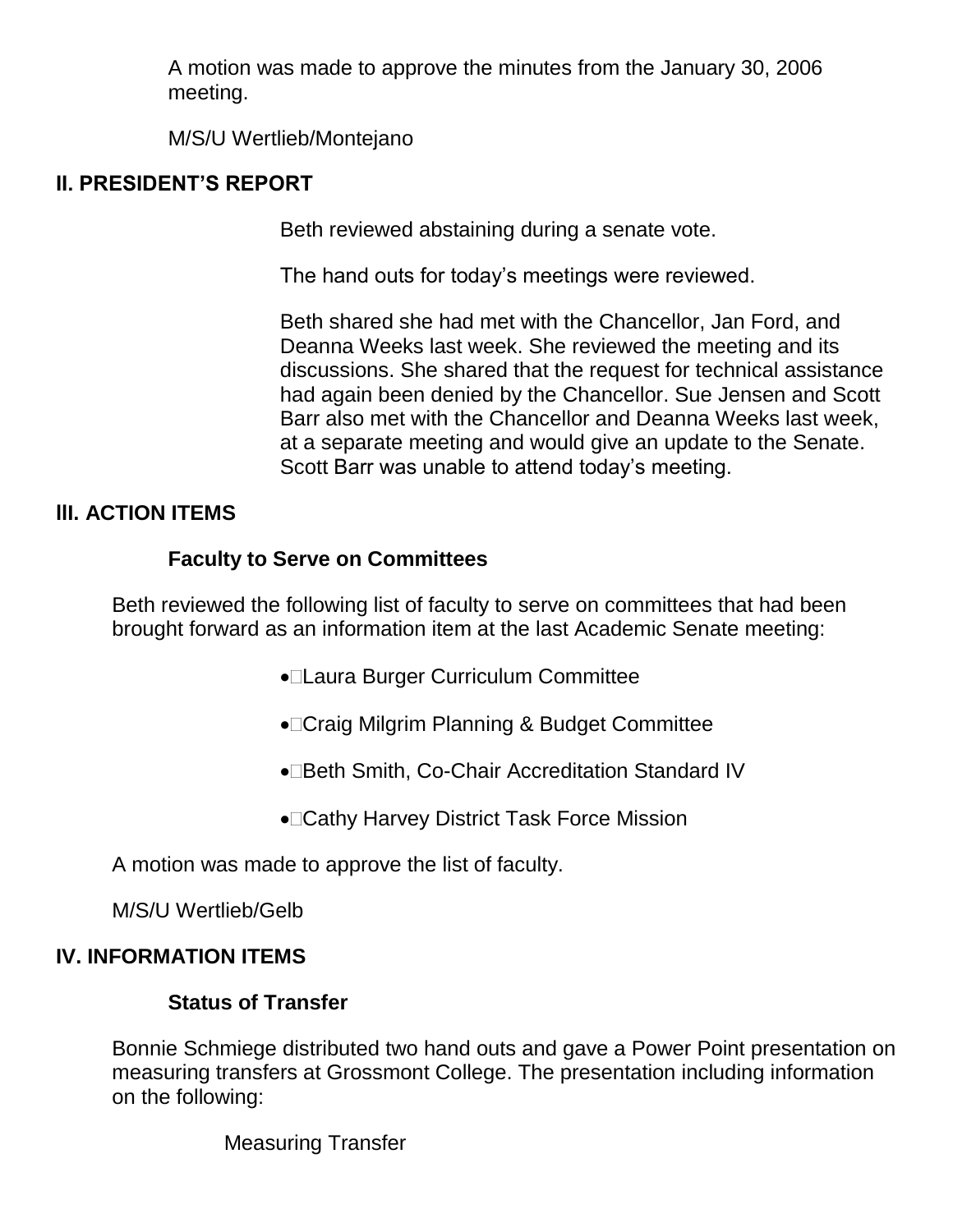Transfer Measurements

Transfer Volumes

Transfer Volume Issues

Grossmont's Transfer Volume – Ca Postsecondary Education **Commission** 

Grossmont's Transfer Volume - National Clearinghouse

Mike Matherly's Data

Deriving Transfer Rates

Grossmont's Transfer Rate

Transfer Readiness

Grossmont's Transfer Readiness

Conclusions

The group requested updated data. The issue of hardblocks for prerequisites was discussed along with Math and English requirements being met. A variety of ideas were reviewed. Bonnie was thanked for her presentation.

## **Supervised Tutoring Referrals**

Two hand outs regarding supervised tutor referrals were distributed. One was on requirements for claiming apportionment for noncredit courses and the second a draft resolution from the Academic Senate on FTEs collection and referrals to the Grossmont College Main Technology Mall. Renee Tuller asked the group to look at the information on page 8, Roman Number III. Beth reviewed the current situation of students being denied access to the main tech mall and use of the computers. She discussed the resolution that had been developed by the senate at December, 2005 meeting regarding referrals to the tech mall. Kats Gustafson requested to speak about the situation. She thanked the faculty who put the required referral into their course syllabi and wanted to apologize to those students who experienced the confusion. She discussed FTES and the connection to supervised tutoring. The group discussed the differences between doing homework at home versus doing homework in the Tech Mall. Differences between the individual department computer labs and the main tech mall were discussed. After much discussion and disagreement, Dean Colli suggested a group be formed to discuss this situation. The senate reviewed the resolution and Beth stated it would be brought back at the next Academic Senate meeting. Please meet with your departments and send and suggestions and/or changes to a Senate Officer.